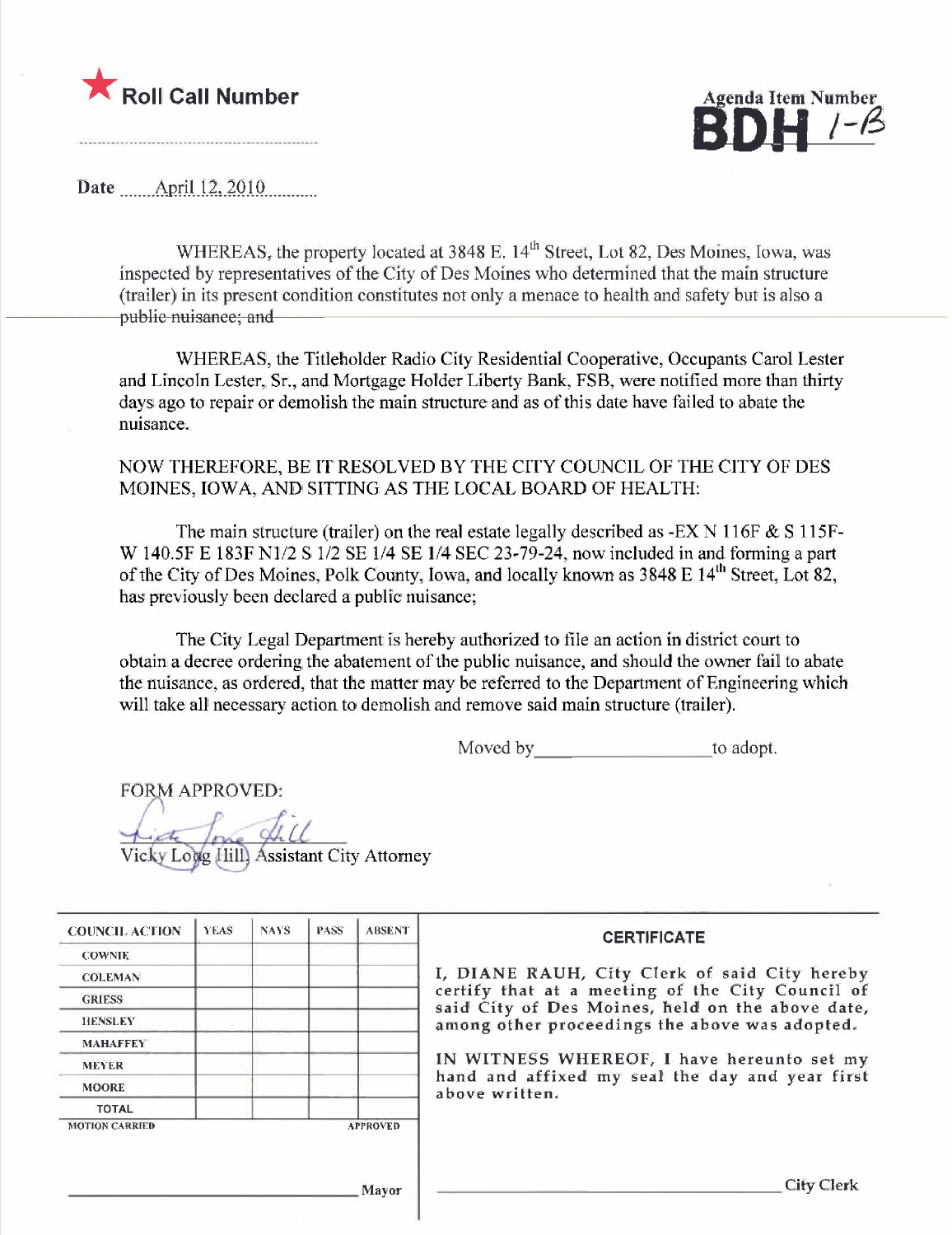

#### **PUBLIC NUISANCE** NOTICE OF INSPECTON NEIGHBORHOOD INSPECTON DIVISION COMMUNITY DEVELOPMENT DEPARTMENT CITY OF DES MOINES, IOWA

# BDH 1-6

DATE OF NOTICE: February 3, 2010 DATE OF INSPECTION:

CASE NUMBER: COD2009-08548

PROPERTY ADDRESS: 3848 E 14TH ST LOT 82

LEGAL DESCRIPTION: - EX BEG SE COR THN W333F N 60F NE 175F E 125F N TO N LN E 58F S TO POB- N 5A S 10A SE 1/4 SE 1/4 SEC 23-79-24

RADIO CITY RESIDENTIAL COOPERATIVE **Title Holder** JOHNATHAN WILSON - REG. AGENT

215 10TH ST STE 1300 DES MOINES IA 50309

LIBERTY BANK, F.S.B Mortgage Holder PAUL BEJARNO - BRANCH MANAGER 6139 ASHWORTH RD WEST DES MOINES IA 50266

CAROL LESTER & LINCOLN LESTER SR Title Holder 3848 E 14TH ST #82 DES MOINES IA 50313

An inspection of the referenced property was conducted for its conformance to the Municipal Code of the City of Des Moines. It has been determined from that inspecion that the dwelling currently constitutes not only a menace to health and safety, but is also a public nuisance. Accordingly, the dwelling wil be placarded as unfit for human habitation pursuant to the Municipal Code of the City of Des Moines and the Code of Iowa.

If not occupied at the present time, the dwelling is to remain vacant and unoccupied until ocupancy is authorized by this office. If the dwelling is occupied, it must be vacated immediately. If procedures to vacate the premises are not undertaken immediately upon receipt of this notice, and in no case later than seven (7) days, the City wil issue a Municipal Infraction in accordance with Section 60-304 and 60-306 pursuant to the Municipal code of the City of Des Moines. Additionally, if the property had a Certificate of Inspection, it is hereby revoked.

Attached is a listing of the violations existing on the date of the inspection and a recommendation as to the remedial action required to correct such violations. Failure to correc these violations wil result in legal action. The violations noted must be corrected within 30 days from the date of this notice. The violations noted must be corrected within 30 days from the date of this notice. Failure to correct these violations will result in a request to the City Council, sitting as the board of Health, to approve legal action. As a result of this public nuisance action there wil be costs incurred by the City. Costs wil be biled out when the nuisance has been abated. Failure to pay the costs will result in collection by assessment to the property or personal judgment.

### ALL ELECTRICAL, MECHANICAL, PLUMBING, AND STRUCTURAL COMPONETS IN NEED OF REPLACEMENT OR REPAIR, ARE TO BE BROUGHT TO MINIMUM CODE REQUIREMENTS WITH NECESSARY PERMITS AS REQUIRED TO MEET CITY CODES.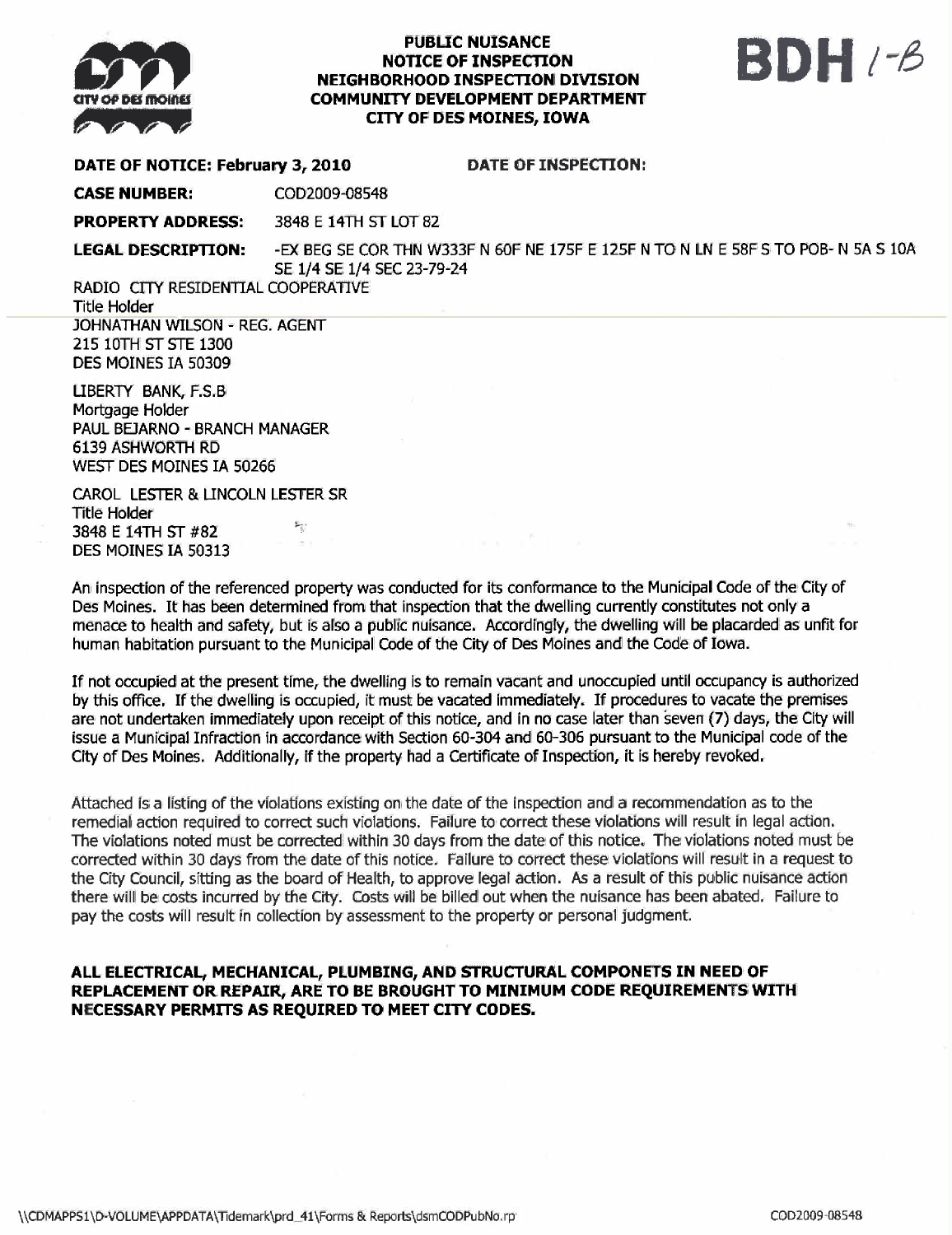

Appropriate building permits may be required for those violations noted in the "Special Requirements" section on the notice. Should you have questions regarding permits, contact the Permit and Development Center at 283-4200. All work performed by a contractor or you must be completed in a workmanlike manner. If you plan to renovate the structure and it has been vacant for a period in excess of one year, there may be zoning issues, which will affect the proposed use of the structure and/or real estate. Please contact the Development Zoning Division at 283-4207 to determine what the legal use for the structure and/or the real estate is prior to commencement of any renovation.

If you believe the building is beyond repair and decide to remove it, all debris must be removed from the propert and the basement excavation if any, filled in the manner required by the City. You are encouraged to arrange for this demolition yourself; however a demolition permit must be obtained from the Building Department. In the event you are unable to arrange for demolition, you may sign a waiver voluntarily authorizing the City to do so. However, the city may take a personal judgment against you for the costs of removaL.

If you no longer own the property, notify us in writing of the name, address, and telephone number of the new owner. A copy of the real estate contract or deed, if it has not been recorded at the Polk county Recorder's Office, shall likewise be furnished to the Neighborhood Inspection Division.

Should you have any questions, feel free to cali. I can usually be reached between 8:00am and 9:00am, Monday through Friday.

Dick Tillinghast

(515) 283-4008<br> $\pi$   $\sqrt{m}$   $\pi$ Nid Inspector

DATE MAILED: 2/3/2010 MAILED BY: TSY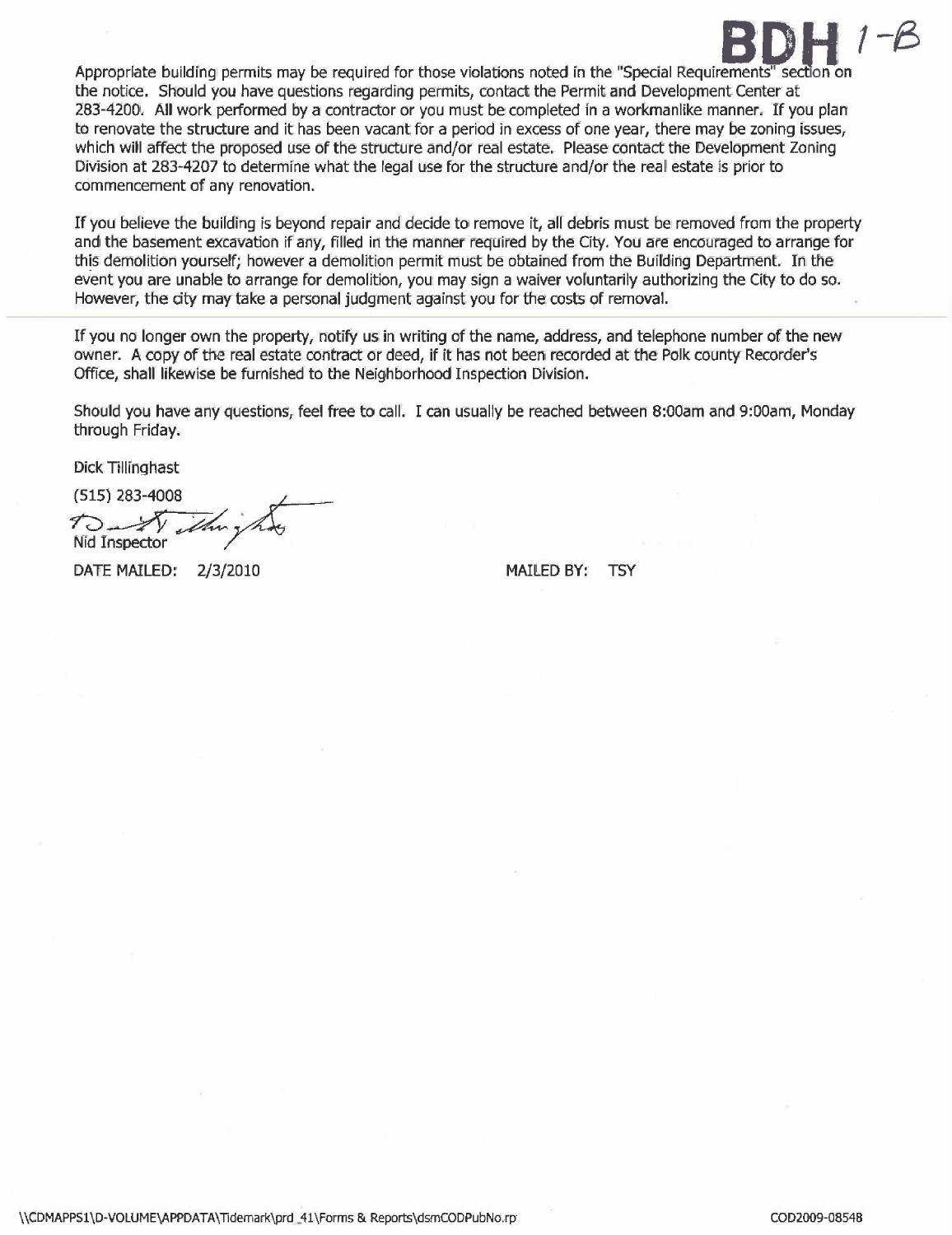# SDH /-8

## Areas that need attention: 3848 E 14TH ST

| <b>Component:</b><br><b>Requirement:</b><br><b>Comments:</b> | <b>Electrical System</b><br><b>Electrical Permit</b>             | Defect:              | In poor repair<br><b>Location: Throughout</b> |
|--------------------------------------------------------------|------------------------------------------------------------------|----------------------|-----------------------------------------------|
| <b>Component:</b><br><b>Requirement:</b><br>Comments:        | <b>Exterior Stairs</b><br><b>Building Permit</b><br>sw entry     | Defect:<br>Location: | In poor repair                                |
| <b>Component:</b><br><b>Requirement:</b><br><b>Comments:</b> | <b>Exterior Stairs</b><br><b>Building Permit</b><br>nw entry     | Defect:<br>Location: | Missing                                       |
| <b>Component:</b><br><b>Requirement:</b><br><b>Comments:</b> | Landings<br><b>Building Permit</b><br>sw entry                   | Defect:<br>Location: | In poor repair                                |
| Component:<br><b>Requirement:</b><br><b>Comments:</b>        | Furnace<br><b>Mechanical Permit</b>                              | Defect:              | In poor repair<br>Location: Throughout        |
| <b>Component:</b><br><b>Requirement:</b><br><b>Comments:</b> | <b>Exterior Doors/Jams</b><br><b>Building Permit</b><br>sw entry | Defect:<br>Location: | In poor repair                                |
| Component:<br>Requirement:<br><b>Comments:</b>               | Roof<br><b>Building Permit</b>                                   | Defect:              | Leaks<br>Location: Throughout                 |
| <b>Component:</b><br>Requirement:<br>Comments:               | Windows/Window Frames<br><b>Building Permit</b>                  | Defect:              | Cracked/Broken<br>Location: Throughout        |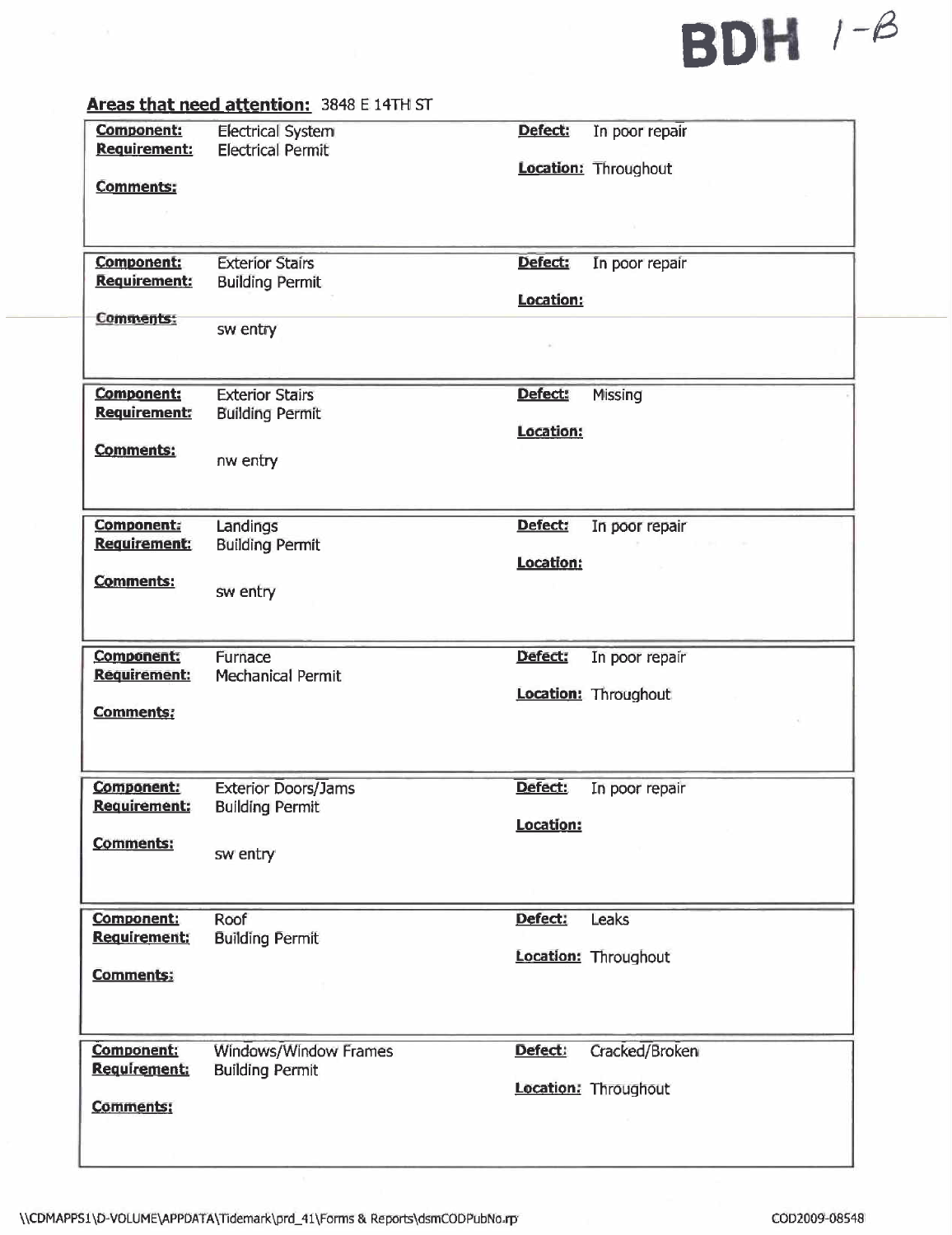| <b>Component:</b><br><b>Requirement:</b> | <b>Exterior Walls</b><br><b>Building Permit</b> | Defect:<br>In poor repair<br>Location: | BDH |
|------------------------------------------|-------------------------------------------------|----------------------------------------|-----|
| Comments:                                | skirting                                        |                                        |     |
|                                          |                                                 |                                        |     |

 $\overline{\nu}$ 

 $\mathcal{F}^{\mathcal{F}}$  and  $\mathcal{F}^{\mathcal{F}}$ 

 $\frac{1}{\sqrt{2}}$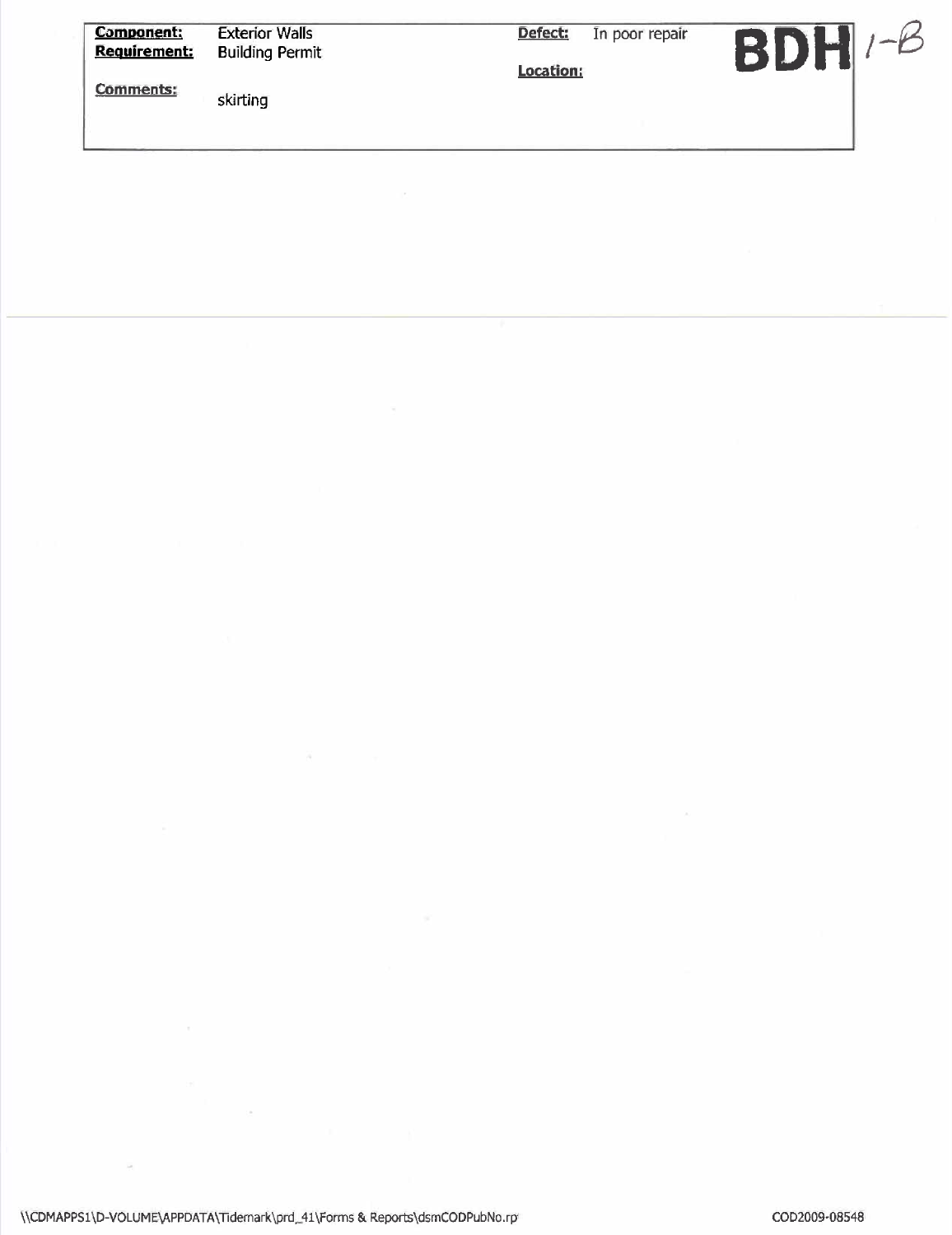

### **POIK COUNTY ASSESSOR**

[Home ] [General Query ] [Legal Query ] [HomeOwner Query ] [Book/Page Query ] [Commercial Query ] [Res Sales Query ] [ Comm Sales Query ] [ Help ]

| District/Parcel                                                 | <b>GeoParcel</b> |                                 | Map Nbhd | <b>Jurisdiction</b>           | <b>Status</b> |  |
|-----------------------------------------------------------------|------------------|---------------------------------|----------|-------------------------------|---------------|--|
| 110/06484-002-000 7924-23-477-007                               |                  |                                 |          | 0734 DM85/A DES MOINES ACTIVE |               |  |
| <b>School District</b><br><b>Tax Increment Finance District</b> |                  | <b>Bond/Fire/Sewer/Cemetery</b> |          |                               |               |  |
| 1/Des Moines                                                    |                  |                                 |          |                               |               |  |
| <b>Street Address</b>                                           |                  |                                 |          | City State Zipcode --         |               |  |
| 3848 E 14TH ST                                                  |                  |                                 |          | DES MOINES IA 50313           |               |  |





Approximate date of photo 04/09/2004 Click on photo to see all 2 photos

# **Mailing Address**

**TERRY L MYHRE** 1401 W 76TH ST STE 550 RICHFIELD, MN 55423-3846

# **Legal Description**

-EX N 25F-W 1137F & S 25F W 33F E 183F & S 15F W 92F E 150F N1/2 S 1/2 SE 1/4 SE 1/4 SEC  $23 - 79 - 24$ 

| Ownership          | <b>Name</b>                                           |      |         | <b>Recorded</b> | <b>Book/Page</b> | 39102103102103<br><b>RevStamps</b> |
|--------------------|-------------------------------------------------------|------|---------|-----------------|------------------|------------------------------------|
| Title Holder<br>#1 | <b>(RADIO CITY RESIDENTIAL)</b><br><b>COOPERATIVE</b> |      |         | $2006 - 01 -$   | 11478/425        |                                    |
| ssessment          | <b>STANDARD CONTINUES</b><br><b>Class</b>             | Kind | Land    | Bldg            | AgBd             | <b>Total</b>                       |
| Current            | Residential                                           | Full | 908,200 | 229,700         |                  | 1,137,900                          |

Protest Notice Market Adjusted Cost Report Assessment Roll Notice Estimate Taxes Polk